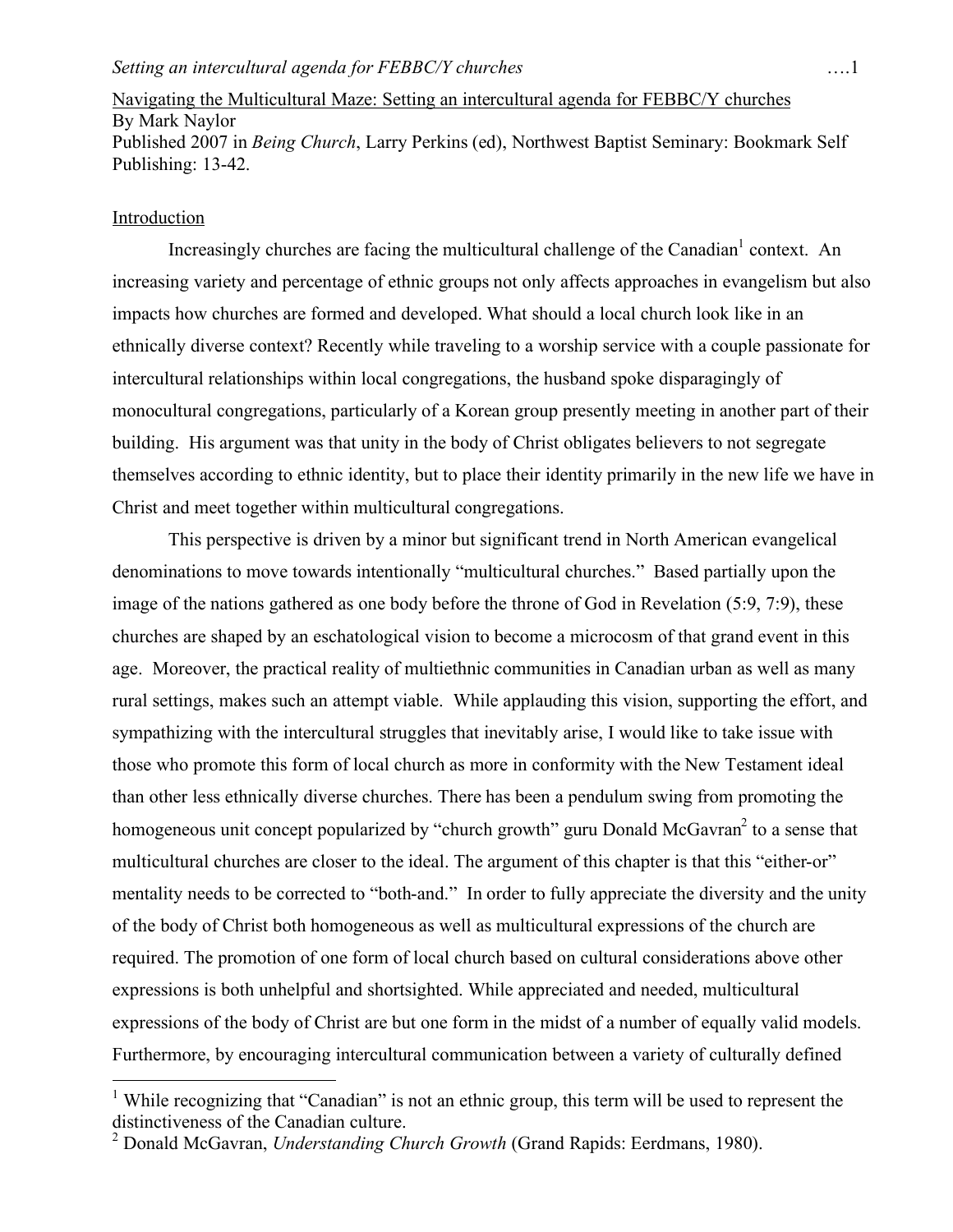congregations we can avoid a homogenizing sterility and exclusiveness on the one hand and a confusing and unsatisfying mixture of competing expressions on the other.

In this chapter I would like to propose a vision that affirms the many expressions of the body of Christ already present in the Fellowship of Evangelical Baptist Churches of British Colombia and Yukon (FEBBC/Y) and yet moves us to greater intercultural interaction in order to meet the challenge of seeking unity while preserving ethnic diversity. Following some clarification of definitions, the current situation in FEBBC/Y churches is described using cultural models and representative examples that demonstrate how this ethnic challenge is being met. A theological understanding of the concept of "church" is then proposed that will accommodate the diversity in ethnic expressions we are experiencing in our churches. Finally, I will outline some practical steps churches can take to invest further in synergistic intercultural relationships.

#### **Definitions**

The terms *church* (sing.) or *body of Christ* are not used for local organized congregations in this chapter but are reserved to express the relationship, interaction and cooperation of believers at any level of organization, whether intra-, inter- or para-church, whether global missions agency or simply interaction for kingdom purposes between two or three individuals. The sense is closer to Paul's description of the "one body" in Ephesians 4:4, than his use of *ekklesia* when describing a group of believers in a particular locale (e.g., Rom 16:1). The terms *local church, churches* (pl.) and *congregation* will be used to express the local congregational nuance of the many ways the English word "church" is used. The reason for this distinction between *local church* and *church* as the broader community of believers<sup>3</sup> or as a network of local congregations will be developed below. In summary, the benefit of locating a congregation as a participant in a broader church community beyond local expressions allows us to affirm the multicultural nature of the church of Jesus Christ, while encouraging a variety of culturally diverse forms on the local church level.

*Culture* is used in its anthropological sense as "the more or less integrated systems of ideas, feelings, and values and their associated patterns of behavior and products shared by a group of people who organize and regulate what they think, feel and do."4 *Multicultural* refers to the juxtaposition of a number of distinct cultures. *Homogeneous* or *monocultural* refers to the limitation

<sup>&</sup>lt;sup>3</sup> This is not to be confused with the concept of the "universal church" which refers to the global population of all believers.

<sup>4</sup> Paul G. Hiebert, *Anthropological Insights for Missionaries* (Grand Rapids: Baker, 1985), 30.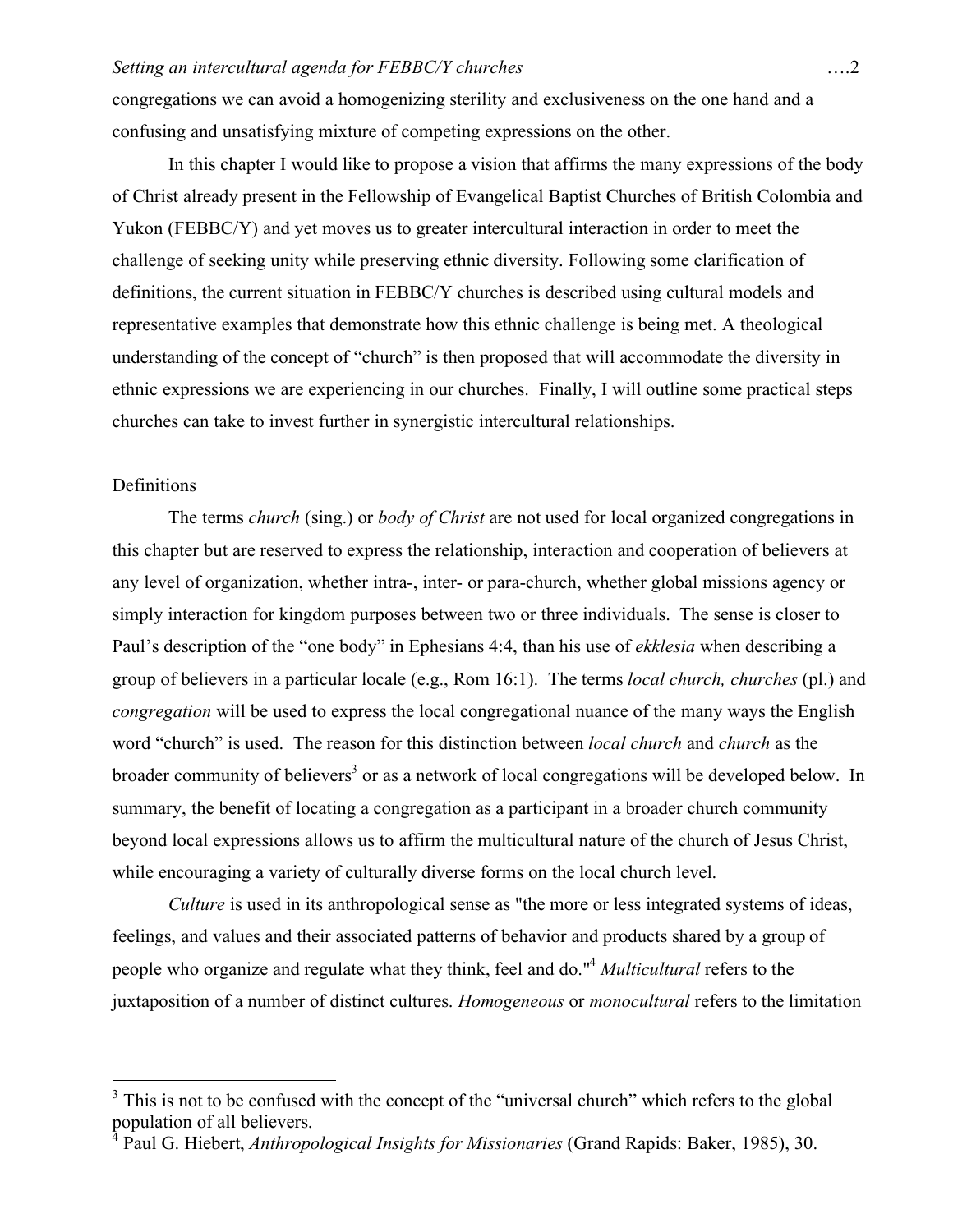of a particular group to one particular culture. *Ethnic* describes a group with a recognized identity based on cultural distinctives such as language.

*Intercultural* refers to the reciprocal interaction of members of different cultural backgrounds, *intracultural* concerns the interaction of members within the same cultural background, while *crosscultural* is similar to intercultural with this distinction that the focus is on those from one particular cultural background intentionally engaging another cultural group (such as missionaries). In promoting the development of intercultural relationships by our churches, I am referring to a sharing of an ethnic group's own cultural perspective while experiencing other cultures in a reciprocal fashion.

#### The Cultural Dilemma

Are cultures really that different from each other? Should it not be possible for the centrality of our faith in Christ to overcome cultural conflicts? The answer to both questions is "yes." Faith in Christ *can* overcome conflicts, but the complexity evident in the diversity of language, values, priorities, history and traditions determines how people will express and live out their faith. These differences, each valid within their own context, cause discomfort, miscommunication and tension when diverse ethnic groups attempt cooperation and unity in an area that is as profound as communal expressions of faith.

A Korean pastor explained the angst suffered by many in his congregation over the young people who were picking up the "rude" habits of Canadian young people in their "disrespect" of the older people in the church. But how do children, who for 6 days are in school or with friends from whom they have learned *not* to bow to teachers and adults, adjust to the Sunday context of a Korean congregation where their actions will be interpreted much differently?

A Canadian pastor and a Hispanic pastor were discussing the possibility of a joint worship service for young people. It became obvious that there are cultural issues that cannot be ignored. The young people in the Canadian congregation often address their pastor by his first name, whereas the Hispanic pastor could not recall one person in his congregation who would not address him with the title "pastor." The Hispanic people tend to be very free with the use of expressions such as "O my god!" and, when people sneeze, "Jesus!" Canadian young people growing up in non-Hispanic FEBBC/Y churches can easily assume that such expressions indicate that the speaker is not even a believer!

When we lived in Pakistan as FEBInternational missionaries one cultural issue that we were never able to resolve involved our children. The Canadian value, which we dutifully taught them,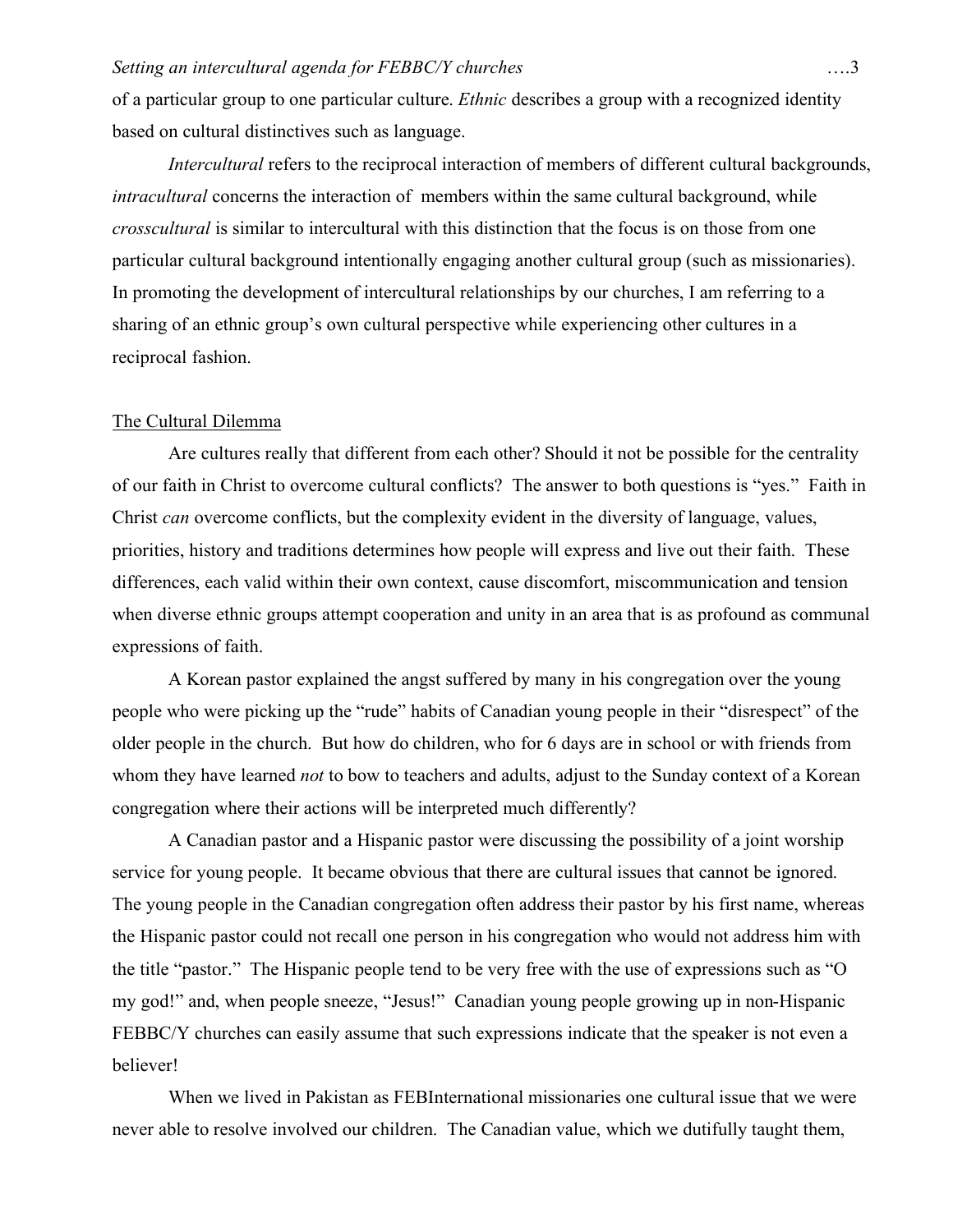was that "children should be seen and not heard." When one of our children came into a meeting of adults we would signal the child to be quiet and just come to one of us and whisper their request. The concern was not to disturb the adults. However, the Pakistani value is that children should always acknowledge and show respect for adults when coming into a room by greeting and shaking hands with each one present. Some unflattering judgments of our ability to raise our children were the result.

The following examples further illustrate the complex problem of seeking unity in a context of ethnic and cultural diversity:

1) Language. Communication plays a primary role in relationships. In order to facilitate intercultural interactions in a local church setting people must bear with the discomfort and limitations of a language in which they cannot freely express themselves, nor fully understand. The choice of a common language is needed and will require people to avoid the subtleties of expression found in their own language in order to relate well to others. The sense of loss will be too great for some and they will need opportunity for an environment in which their language is primarily used.

2) Values. I grew up as a Canadian with individual (I chose my career and spouse), independent (a work ethic that taught me to "stand on my own two feet") and egalitarian ("hire on the basis of merit") values. Many cultures are communal (family chooses spouse and vocation), interdependent (such as the landlord / serf relationship), and hierarchical (such as patriarchy and education based on gender). Each of these orientations shape the way people interact and color the expectations they have of each other.

3) Structure / organization. Decision making occurs very differently in a hierarchal setting than in an individualistic, democratic setting. A member's particular orientation will determine how they perceive the make-up, procedures and conduct of boards and meetings. A "high-context" culture will value the honor given to leadership much more than our Canadian "low-context" culture.<sup>5</sup> Members of a high-context culture will avoid any form of contradiction of the pastor. This is not valued and barely understood by Canadians who do not express their respect for a person by affirming ideas with which they may disagree.

4) Theology. A person growing up in an individualistic society with a strong sense of justice will likely express their experience of salvation in terms of a personal relationship with Jesus who takes our punishment. A person growing up in a communal society with a strong sense of honor and

<sup>&</sup>lt;sup>5</sup> For an excellent explanation of "low-context" and "high-context" cultures see Sarah A. Lanier, *Foreign to Familiar: A Guide to Understanding Hot- and Cold- climate Cultures* (Hagerstown: McDougal Pub. 2000), 79-99.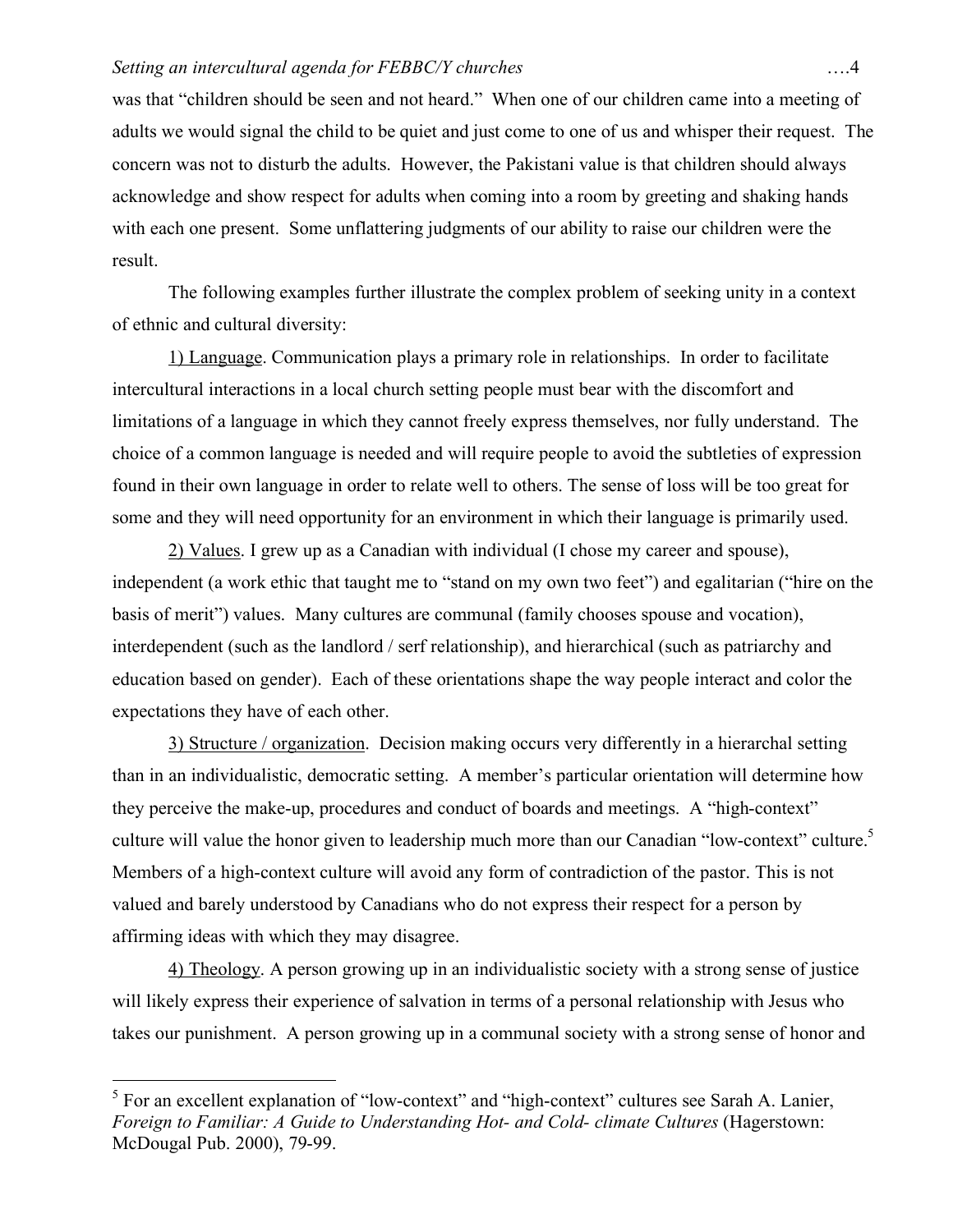shame will more likely express their salvation in terms of Jesus restoring our relationship with God so we may live as God's holy people.

Unlike the western worldview that explains the world in terms of physical cause and effect (e.g., infection is caused by germs without the need for a supernatural explanation), other cultures integrate the physical and spiritual realms more closely and look for explanations beyond a cause and effect relationship. Such perspectives greatly affect people's understanding of prayer as well as practices such as anointing with oil (Jas  $5:14$ ).<sup>6</sup>

Although it is comfortable and natural for people to form groups according to their particular theological emphasis, exposure to and dialogue with other perspectives provides an important corrective to narrow interpretations within the church of Jesus Christ. While sufficient expression of a particular theological understanding is important, other cultural perspectives can provide a deeper and richer realization of God's revelation in this world.

5) Worship styles and music. Worship is an issue of the heart and people worship best in the styles, language and music of their culture. Suitable compromise in this area is seldom satisfactory while the option of providing opportunity for all ethnic groups to worship in their cultural style within one local church context can be impractical. Furthermore, many ethnic groups immigrating to Canada, particularly those from Asian countries, often have more conservative and traditional practices than the innovative and dynamic styles often used in North American churches. Not only do these immigrants fail to worship within the Canadian environment, but their ingrained assumptions and expectations do not permit such a dramatic adjustment.

6) The "language" of prayer. Culturally specific vocabulary, physical posture, idiomatic expressions and liturgical patterns all play a part as people enter into the intimacy of prayer. While people can learn to express praise and requests in other forms, the deepest desires are best articulated through those cultural expressions that are closest to the heart.

Tensions between cultures demand resolution. As human beings we are uncomfortable with tension and we seek to change the circumstances. The most comfortable solution is to form separate groups. However, a variety of different models are evident in FEBBC/Y churches.

<sup>&</sup>lt;sup>6</sup> For an clear explanation of contrasting worldviews and their impact on theological perspectives see Bruce Bradshaw*, Bridging the Gap: Evangelism, Development and* Shalom, (Monrovia: MARC, 1993), esp. 21-48.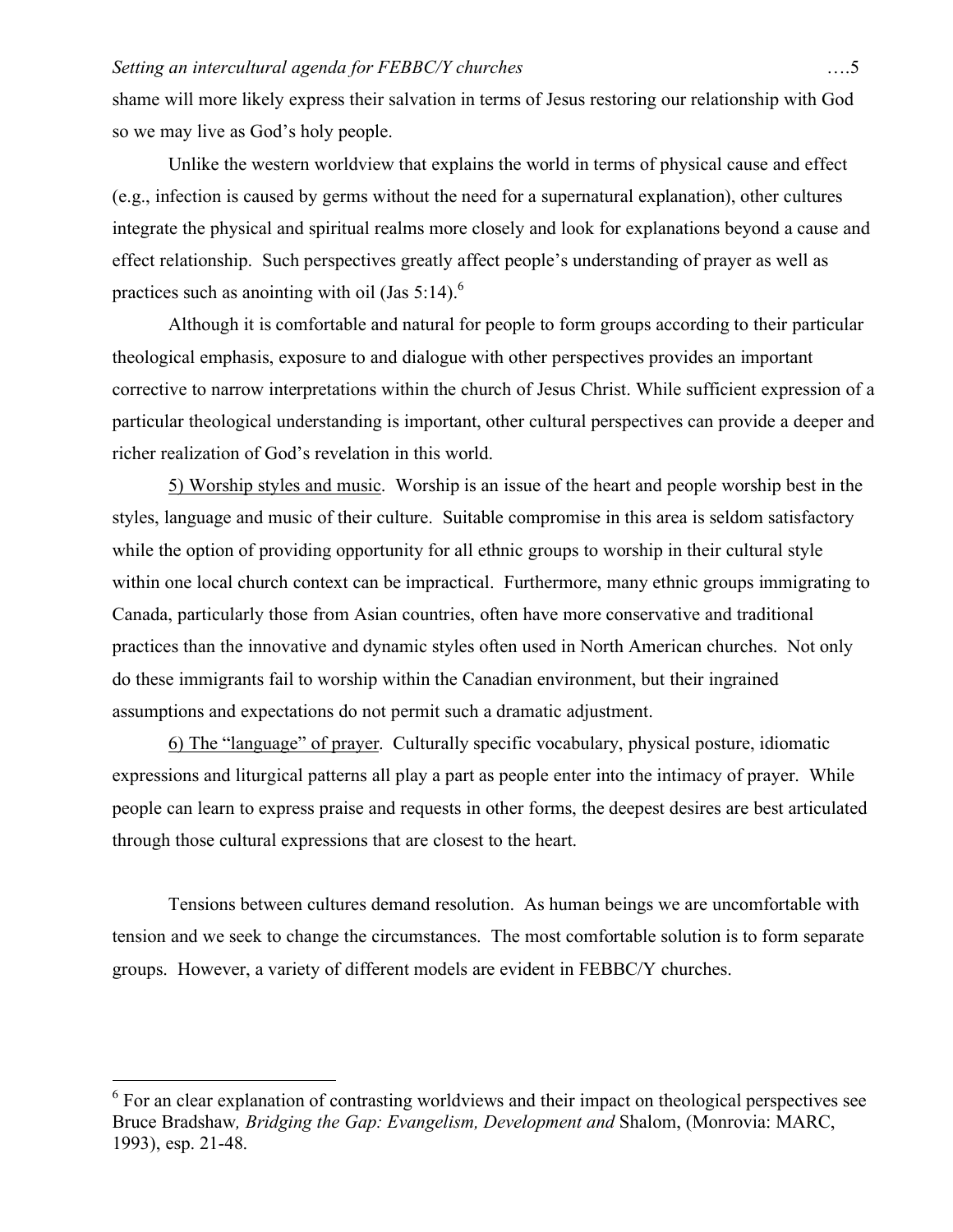# *Setting an intercultural agenda for FEBBC/Y churches* ….6 Culturally Distinct Local Church Models<sup>7</sup>

In developing models of local church based upon cultural concerns it is helpful to picture a continuum from a monocultural congregation consisting of only one ethnic group through to a multicultural local church with a number of unified ethnic groups that maintain their cultural distinctives to some degree. For the sake of clarity and practical application this simplistic model will be simplified even further to indicate four distinct models. Each of these models is represented within our FEBBC/Y churches. A fifth model (see below) does not lie on this continuum. The continuum can be pictured with the four models labeled as follows:



Even though these four models will be discussed as if they are distinct from each other, it is important to keep in mind the dynamic nature of local congregations as they continually adjust to their changing context. Not only can local churches move from one model to another, but transitional stages from one to the other can be envisioned as separate models. Each of the four models will be affirmed as valid as long as they are relevant to their context and making an impact within their setting for the glory of God. At the same time many churches are seeking transition (or should be seeking transition) to another place along the continuum and all churches need to constantly evaluate their current model in light of their changing context. This can be compared to an important dynamic found in Bible translation. All styles of translation – e.g., formal (literal), meaning-based, functionally equivalent - are valid with respect to their intended purpose. However, all versions need readjusting, updating and editing to ensure adequate communication as the context of the receptor audience changes. In a similar fashion, the following series of culturally defined local church models present within FEBBC/Y churches are legitimate within the appropriate context. Nonetheless, leadership needs to be sensitive to the ways the context external to the congregation is changing as

<sup>&</sup>lt;sup>7</sup> These models are taken from a number of sources and applied here to our FEBBC/Y situation. However, the concept of the continuum is adapted from Sheffield's "multicultural matrix" that moves from exclusive (monocultural) through tolerant and accepting (multiethnic) to inclusive (multicultural). Unlike the model proposed here, Sheffield's model considers the local church to be closer to the ideal as it moves towards the inclusive end of the matrix. See Dan Sheffield, *The Multicultural Leader: Developing a Catholic Personality* (Toronto: Clements, 2005), 92.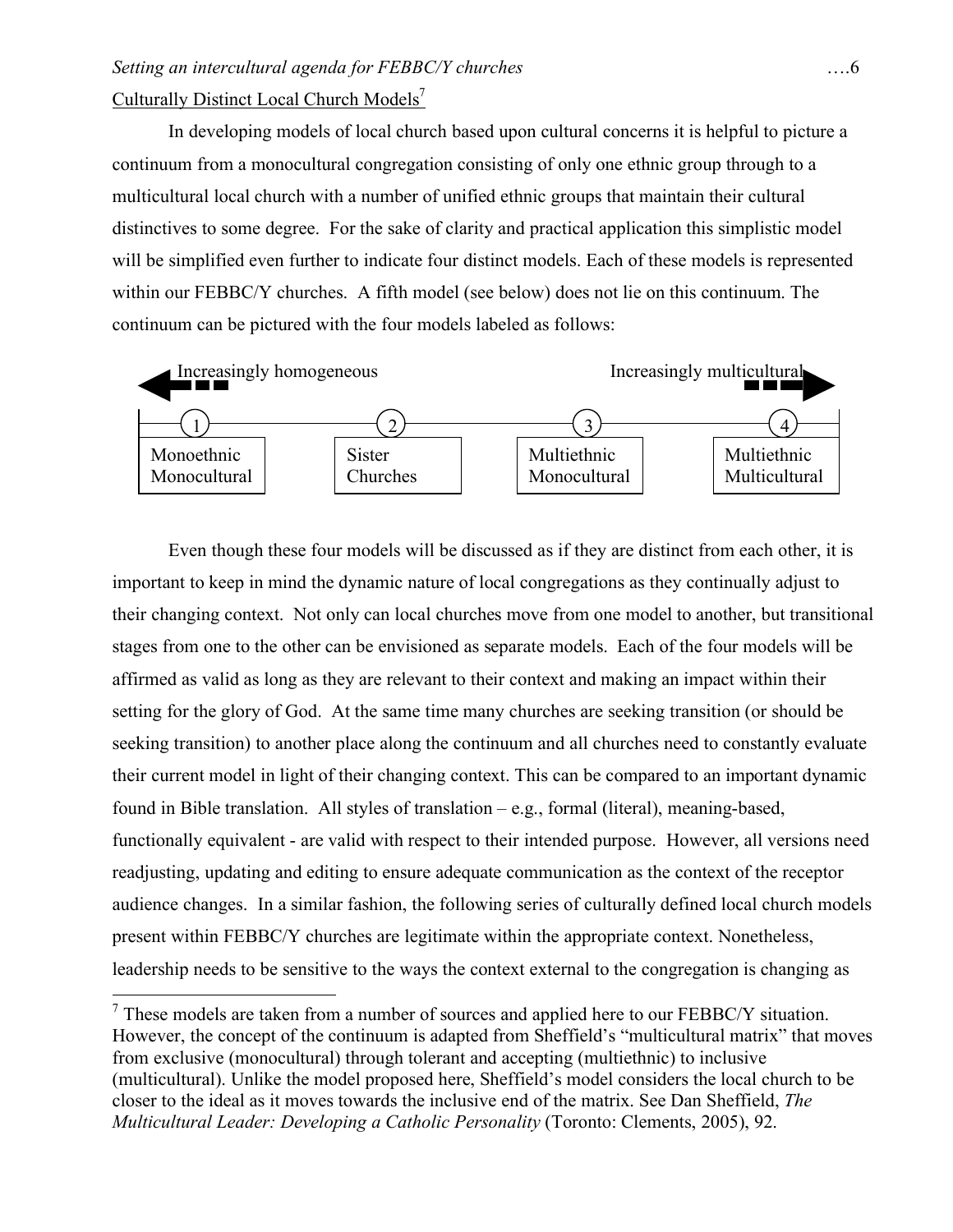well as responsive to the dynamics of the internal ethnic composition so that transition to another model can take place when needed.<sup>8</sup>

#### 1) Monoethnic Monocultural Churches

This model refers to those congregations that consist almost exclusively of one cultural group and do not experience the tensions resulting from cultural differences. The majority of our FEBBC/Y churches fall into this category, whether our traditionally English speaking Canadian churches or the growing number of Ethnic (e.g., Filipino, Hispanic, Korean, Chinese, Burmese and Punjabi) churches. While not seeking to be exclusive, their cultural preferences – primarily, but not exclusively, language – result in a homogeneous congregation. The primary ethnic group is dominant both numerically and in controlling the positions of power. Both the dominant ethnic group as well as all minorities assume conformity to the prevailing culture. For example, when calling a senior pastor the cultural fit of the individual is assumed rather than an issue to be discussed. Also, the language of business and worship is assumed, rather than negotiated. This model can be illustrated with each large shape representing one culturally defined local church and each small shape a member of that cultural group.



The benefits of such homogeneous units have been discussed and documented by a number of missiologists, notably Donald McGavran.<sup>9</sup> The tensions and frustrations caused by cultural differences are absent allowing the congregation to concentrate on fulfilling their goals rather than expending time and energy on the difficulties that arise from cultural diversity. Moreover, ethnic groups that are minorities within a particular context find room to develop their own cultural expressions of gospel transformation without being overwhelmed by the majority culture.

Nonetheless, freedom from cultural tensions can indicate insensitivity to the local church's context. When there is a shift to a more multiethnic composition in the general population (such as in the urban centers of Canada), churches need to consider the implications. Culturally isolated churches

<sup>&</sup>lt;sup>8</sup> As Richard Flemming, director of FEBInternational, points out, such sensitivity needs to be coupled with the willingness and courage to implement the necessary changes. The role of leadership in initiating and guiding transformation to a more culturally sensitive model cannot be overemphasized.

<sup>9</sup> McGavran, *Understanding Church Growth*.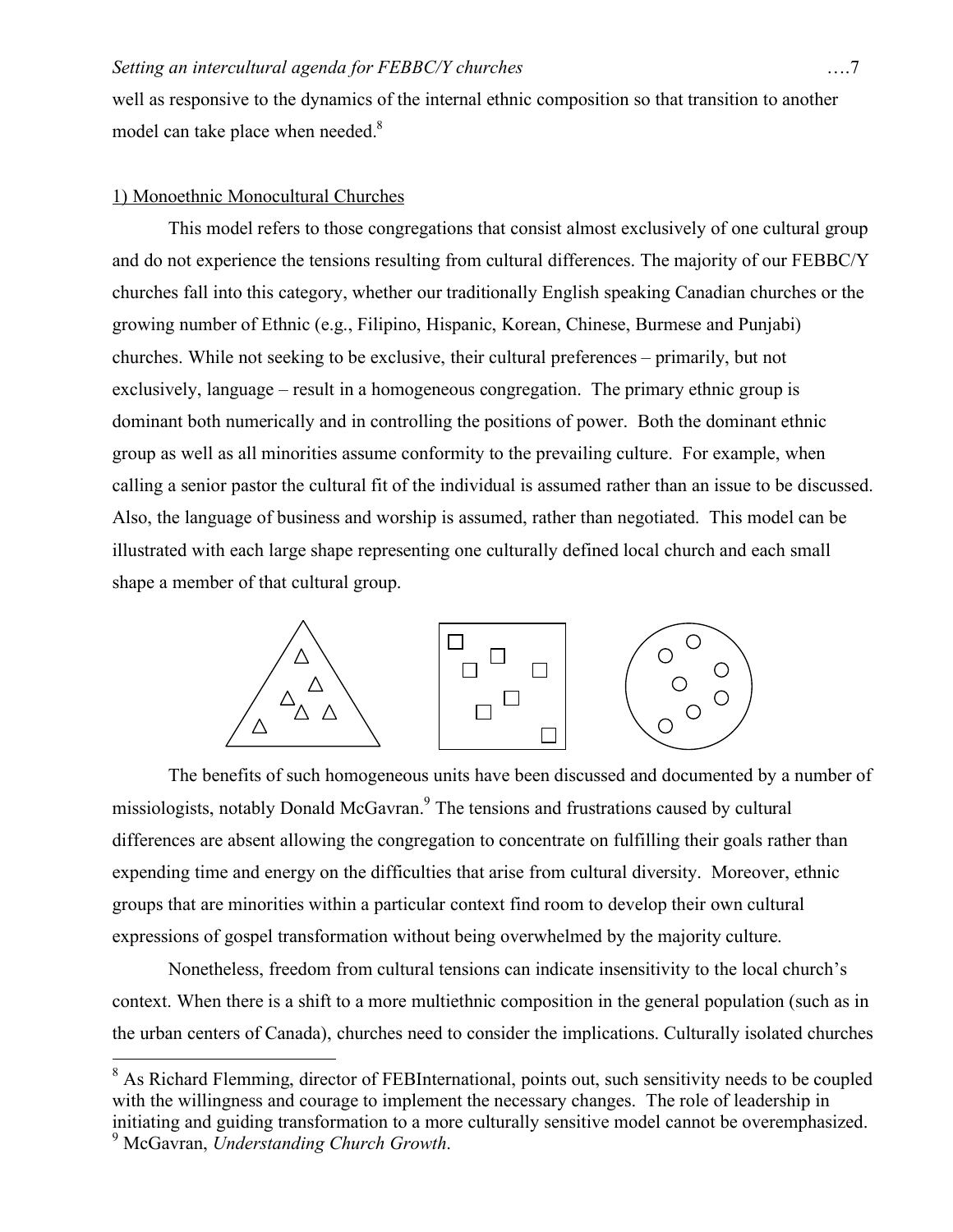fail to benefit from the interaction with believers who have discovered insights from God's word based on their unique cultural perspective.

Since the ethnic churches in BC are already situated in a foreign context they need to consider the implication of second generation dynamics. Those who are adapting to the prevalent western culture need support for the transition from their ethnic expression of Christianity in order to live as Christ's disciples in a way that speaks relevantly to the Canadian context.

## 2) Sister Churches

In this model, common in our urban centers, two or more separate congregations with distinct cultural / ethnic emphases cooperate together in a significant area that necessitates some level of ongoing interaction, e.g., sharing a building. Ruth Morton Fellowship Baptist, a multiethnic, monocultural Canadian congregation, shares its building with both a Japanese and a Spanish congregation. During a special "Clean up Vancouver" day, the grounds of the building were used as a focal point for people to bring their garbage. Members from each congregation worked together to greet and guide people from the community.

To a large extent this arrangement avoids the stresses of close working conditions when cultural norms are different. It also facilitates worship in a number of languages without the discomfort of enduring meetings in a language that is only understood to a limited extent. It allows each congregation to find its comfort zone in associating and cooperating with other ethnic groups while maintaining autonomy. It provides for second generation cross over when the children of the immigrant population become desirous of a more Canadian expression. The realization of this potential increases when there is intentional long range planning between members of each congregation.

At the same time, if there is no deliberate interaction between the churches to bridge the language and culture gap,

misunderstandings and frustrations will be inevitable because of different assumptions in the areas of cooperation. Concepts of responsibility, ownership and sharing vary from culture to culture and the different perspectives on the treatment of property can result in tensions. For example, if a nursery is

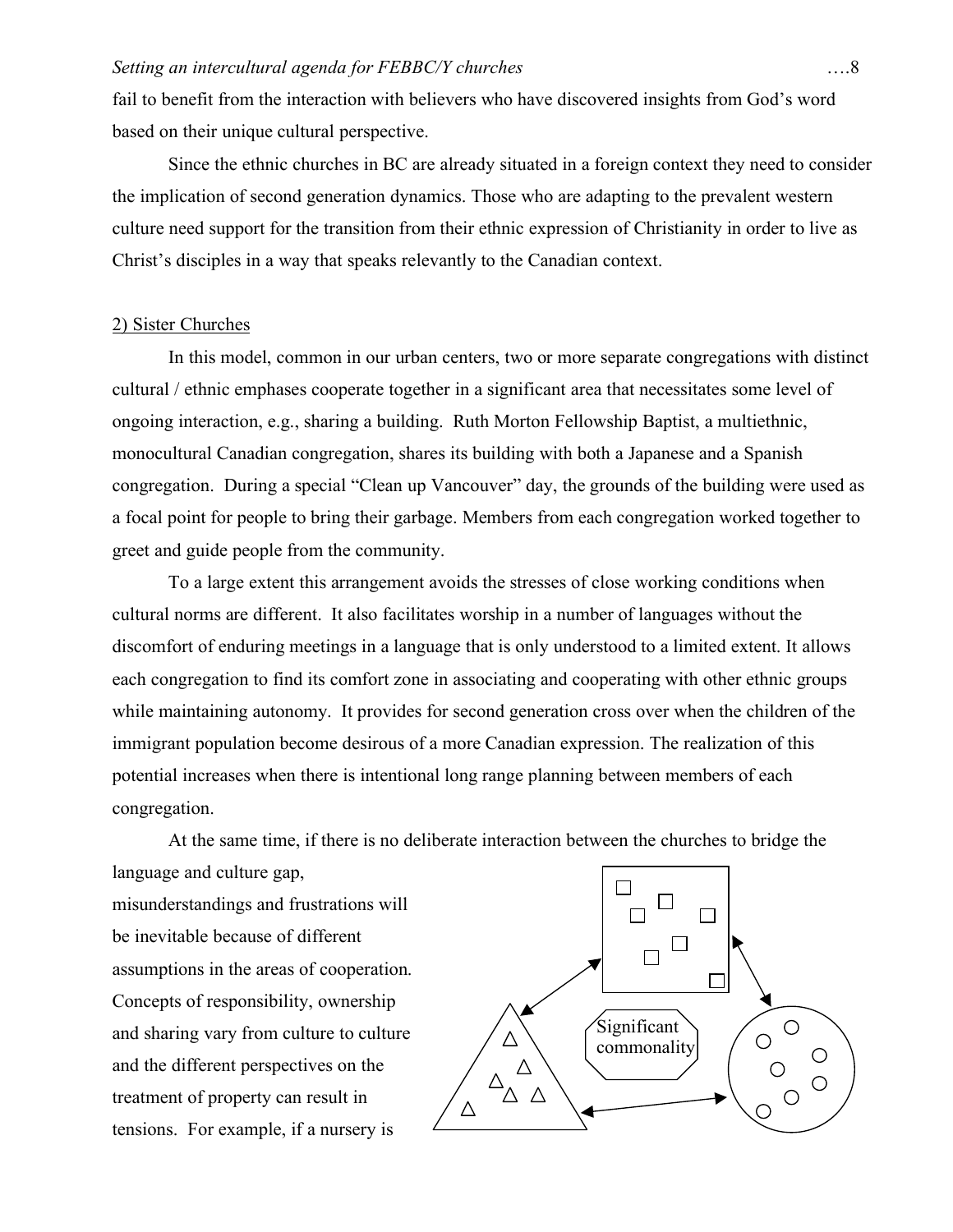shared, a different standard of cleanliness and the treatment of toys can cause irritation. If these tensions are not dealt with in a manner reflecting cultural sensitivity that results in greater appreciation and accommodation of each other's perspective, the goal of increased cooperation will not materialize. This can be devastating to the children of immigrants who require support for the important transitions to live as effective Christians in this society. The arrows added in this representation of the model indicate cooperation and interaction centered around a significant commonality such as a building.

#### 3) Multiethnic Monocultural Churches

This model describes those congregations in which a number of ethnic groups are represented but one ethnic group is dominant and the cultural norms of that group are generally followed. The intent of minor ethnic groups is to assimilate into the cultural milieu of the local church. These assumptions concerning the cultural expressions and function of the congregation are usually unspoken. In Canada we have many churches with people from a variety of ethnic backgrounds, but decisions are made based on Canadian perspectives. For example, one local church with a number of Filipino families recently held a "baby shower" for a new mother. This practice initiates the family into Canadian customs rather than celebrating the arrival of a child with Filipino customs. Recently at a multiethnic local church I was discussing cultural issues with a Punjabi couple. The wife mentioned how they appreciated the opportunity to occasionally attend a worship service in a monocultural Punjabi congregation rather than their own multiethnic local church. The husband especially enjoys those services because of Punjabi cultural elements such as the musical instruments and singing the Punjabi Psalms. This indicates that their orientation to the multiethnic congregation was one of assimilation into the Canadian expression of church rather than asserting their Punjabi preferences.

The strength of welcoming ethnic diversity within an assumed Canadian format is that it appeals to immigrants whose goal is to assimilate into Canadian culture. The Canadian culture acts as a common structure within which the body of Christ can function with relatively little culturally generated tension. Both Collingwood Fellowship Baptist in Vancouver and Richmond Baptist are good examples of this model as they are highly diverse ethnically and yet function according to the norms (e.g., decision making, leadership, goals, worship, language) found in the majority of  $\Delta$ FEBBC/Y churches. The model is illustrated on the right.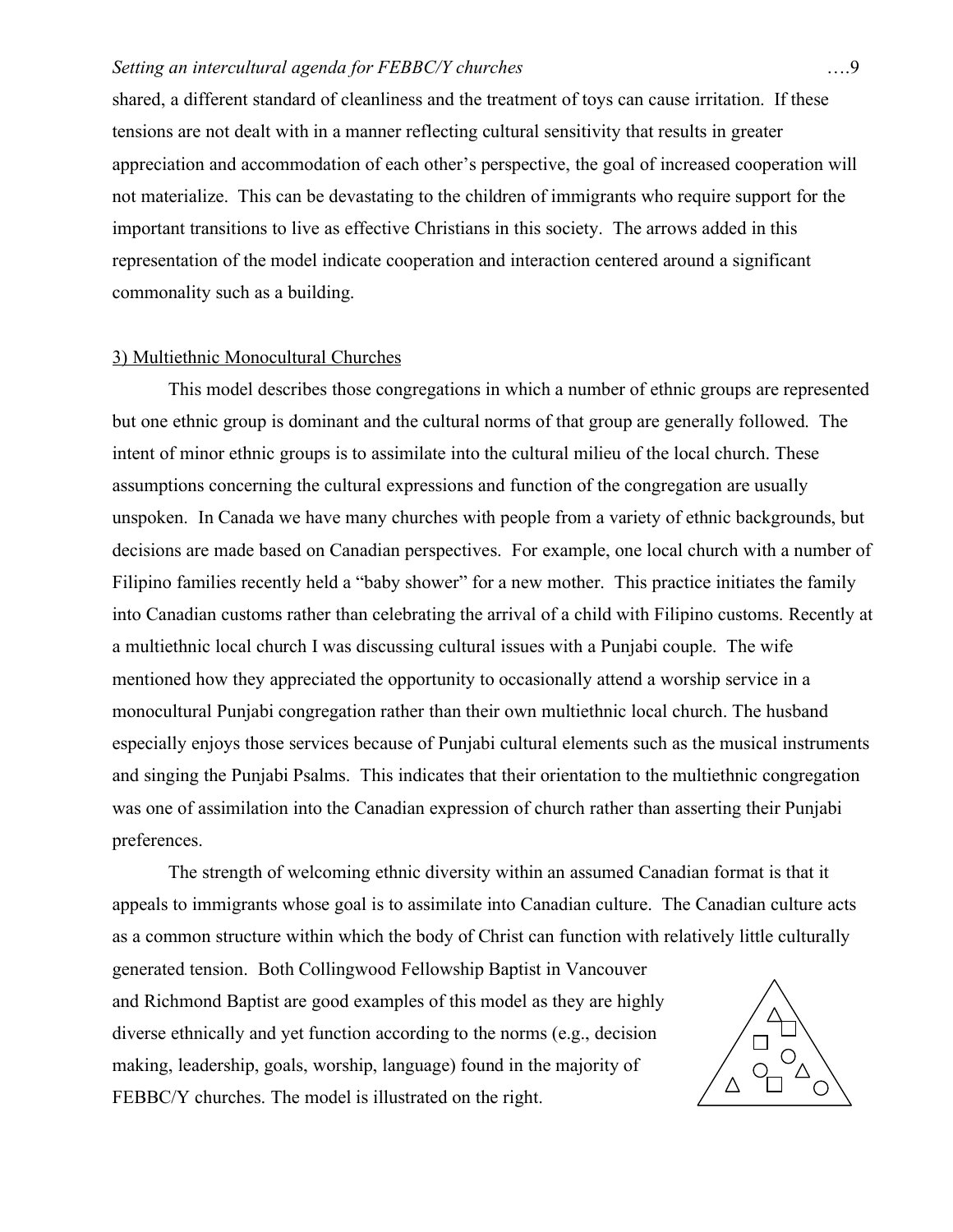However, when the dominant culture is assumed as the norm it can so overpower other cultural values and concerns that certain ethnic groups may feel frustrated and limited. Because the cultural expectations are assumed rather than negotiated and discussed, unfulfilled expectations based on cultural diversity can lead to discontent. For example, a "time-oriented" pastor can become very frustrated with "event-oriented"<sup>10</sup> members who care little about arriving "on time." People from some Asian cultures tend to be very uncomfortable with the casual Canadian treatment of elders and leaders in Canada and can interpret the lack of proper address as rudeness. Perhaps the greatest area of frustration and cultural tension in our ethnically diverse FEBBC/Y churches stems from miscommunication and misunderstanding concerning authority and decision making due to the difference between "high-context" and "low-context" values.<sup>11</sup>

Furthermore, such a congregation may simply not meet the needs of new immigrants who spend week after week struggling in the foreign Canadian culture. On Sunday they are looking for a place to relax and worship in their own heart language and environment.

## 4) Multiethnic Multicultural Churches

In this model two or more culturally distinct groups have reached a "critical mass"<sup>12</sup> so that their thinking shifts from a willingness to assimilate into the prevailing cultural milieu to a desire for language, theology, values, congregational organization and worship expressions more in line with their cultural preference. Recognition of this shifting dynamic by the dominant ethnic group leads to a negotiation of values and structures in order to develop common ground within which the two groups may function harmoniously. Due to the contrasts between cultures, there will be friction and this attempt to develop appropriate compromises, accommodate representative leadership and adopt suitable decision making processes may be unsuccessful resulting in one group leaving to form

its own cultural expression of a local church.



The strength of this approach is that cultural distinctions cannot be ignored which can result in a potentially richer

 $10$  For an explanation of this and other intercultural dynamics see Sherwood G. Lingenfelter and Marvin K. Mayers, *Ministering Cross-culturally: An incarnational Model for Personal Relationships* (Grand Rapids: Baker, 1968, 2003), 37-50.<br><sup>11</sup> See Sarah A. Lanier, *Foreign to Familiar*, 79-99.

<sup>&</sup>lt;sup>12</sup> The actual percentage of this "critical mass" when a particular ethnic group will shift from a goal of assimilation to cultural affirmation is dependent upon a number of factors (e.g., leadership, dissimilarity to host culture, strength of ethnic identity, etc.) and so will vary from situation to situation.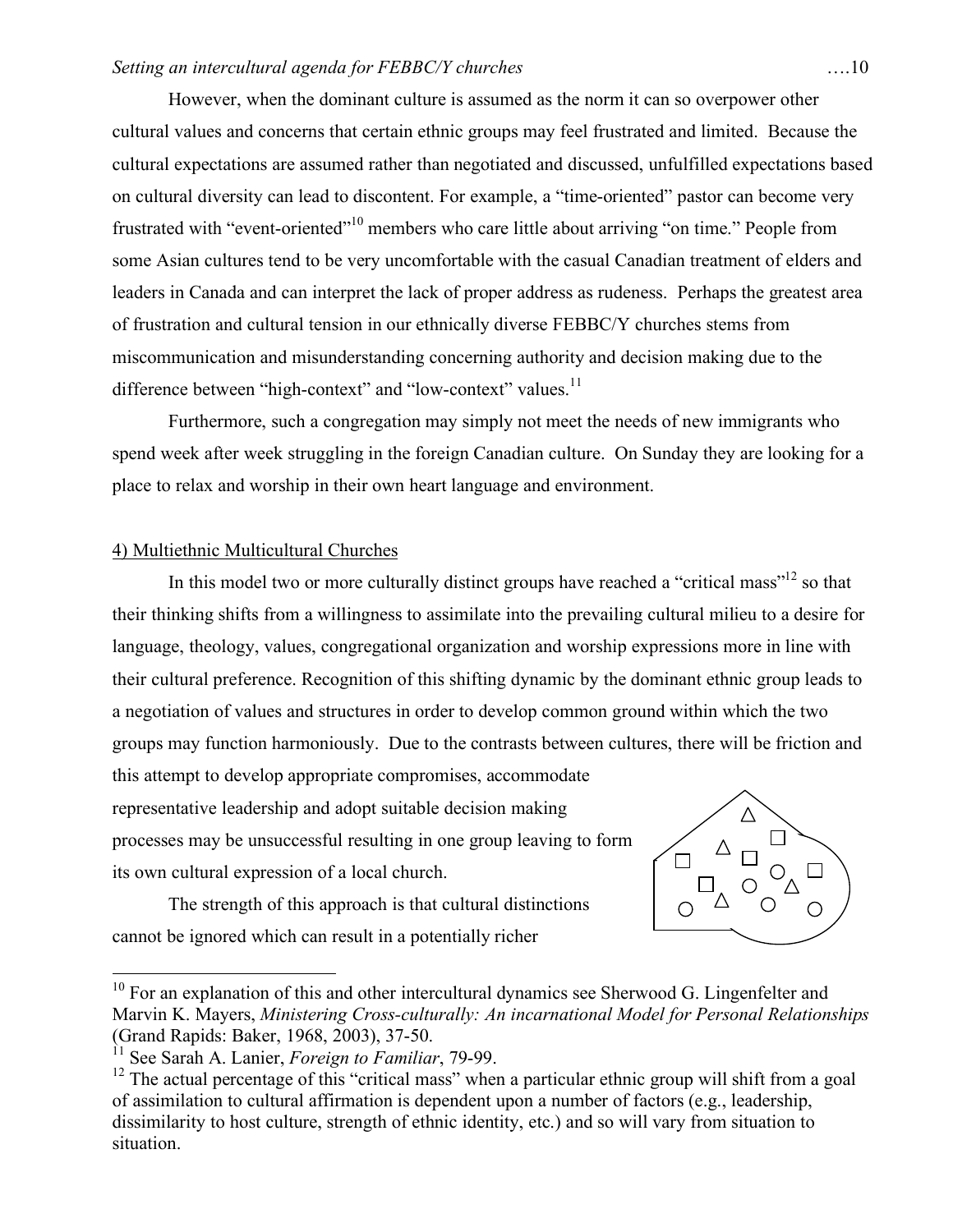congregational experience. Success in a healthy, functioning congregation is the result of intentional sensitivity to and validation of the other dominant cultures coupled with a strong commitment to unity. A willingness to compromise and accommodate the other can be an indication of spiritual maturity and will provide an environment in which the Holy Spirit will stretch believers in unique ways. This model can be visualized as a composite of various cultures.

However, conflict and misunderstanding is inevitable.<sup>13</sup> Political power struggles may emerge and cultural lines may be drawn. Resolving differences is impossible without a clear understanding of the different cultural procedures for conflict resolution. "Agree to disagree" principles will conflict with the need to compromise for unified ministry. Such internal conflicts require cultural diversity training and support<sup>14</sup> to be resolved and can take up an exorbitant amount of time that detracts from outreach ministries and other programs.

As one example, Oakridge Baptist in Vancouver is about 60% Chinese and 40% mixed ethnic but primarily Canadian. This is a multiethnic setting, but a bicultural congregation as only the Chinese section is sufficiently large enough to assert their cultural values, while the remainder is satisfied with the Canadian expression of church. They have separate worship services, but one board with members from each group. The board functions as the primary forum for setting common goals, resolving conflicts and exploring intercultural relations.

## 5) Multiracial churches

A *multiracial* local church is a multiethnic, monocultural congregation that seeks to overcome racial divides and prejudices.<sup>15</sup> This is particularly relevant in a context where there is long-standing segregation between visible ethnic groups. The focus in these churches is on reconciliation and acceptance rather than cultural distinctions and so is actually peripheral to the present topic of intercultural relationships within our churches. However, it is important to understand the distinction between *racial issues* in the church, which concerns unchristian notions of prejudice and intolerance based on color and heritage, and *cultural distinctives*, which affirms diversity in the way people live.

<sup>&</sup>lt;sup>13</sup> The difficulty of dealing with these conflicts is proportional to the importance of the cultural differences between the ethnic groups as well inversely proportional to the extent the representatives of these groups have been integrated into Canadian society.

 $14$  For example, culturally aware individuals are available to lead churches through programs such as *Building Intentionally Intercultural Churches: A Manual to Facilitate Transition.* Edited by Rob Brynjolfson and Jonathan Lewis (World Evangelical Alliance, 2004).

<sup>15</sup> For books on this topic see George Yancey, *One Body, One Spirit: Principles of successful multiracial churches* (Downers Grove: IVP, 2003) and David Anderson, *Multicultural Ministry: Finding your church's unique Rhythm* (Grand Rapids: Zondervan, 2004).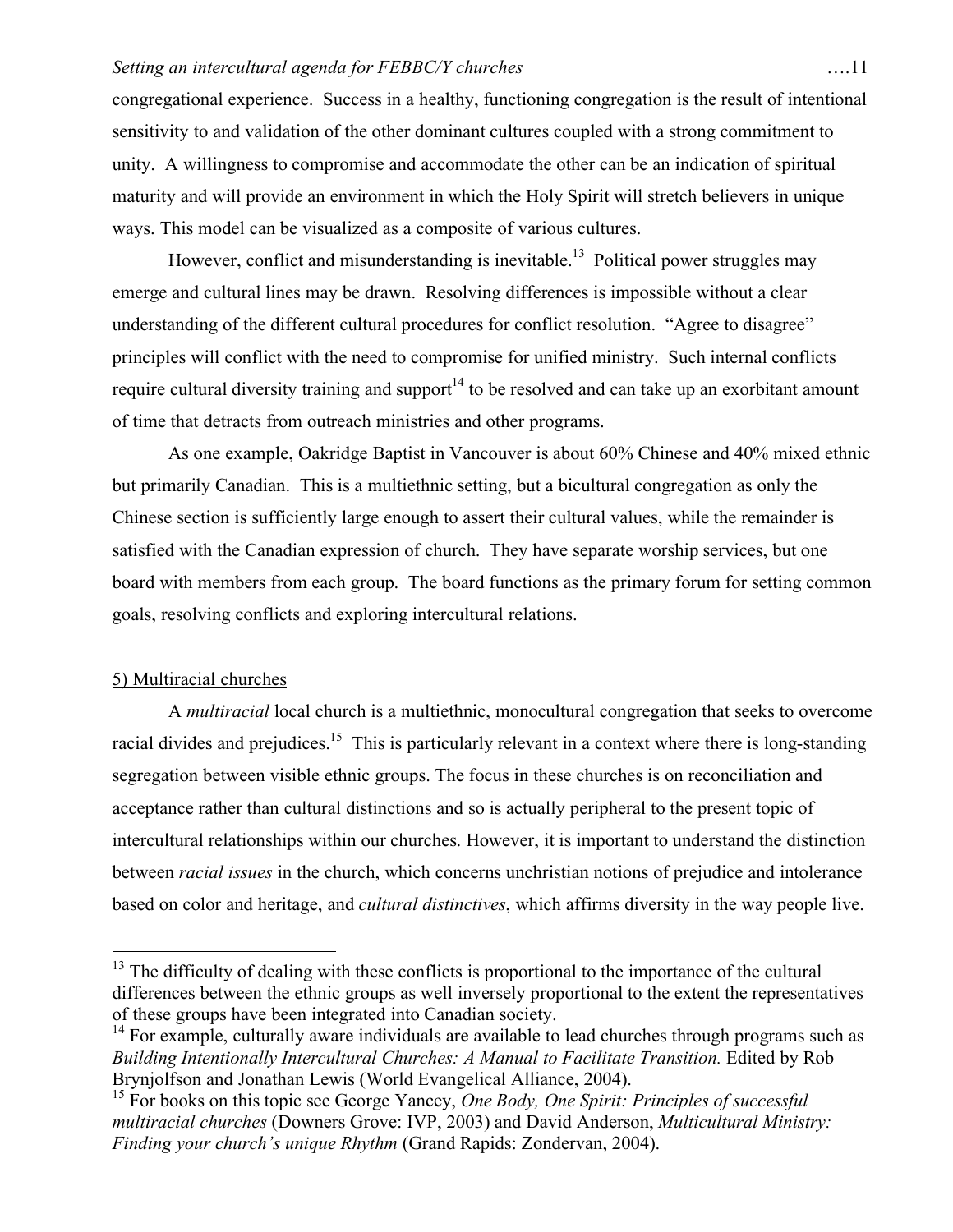Obscuring this important difference is unfortunate as it unfairly criticizes monocultural expressions of the local church. This is evident in the "exclusive" part of Sheffield's multicultural matrix<sup>16</sup> as well as in a couple of 2005 articles on multiracial churches in Christianity Today<sup>17</sup>. The latter failed to clarify the important distinction between the missiologically sound *cultural* homogeneous unit principle as developed by Donald McGavran, from the disturbing practice of *racial* homogeneous communities. The former seeks to develop an expression of the gospel within a cultural group, whereas the latter seeks to preserve racial purity through exclusion.

#### Theological considerations

## 1) Culturally Diverse Local Churches

Some proponents of the multicultural local church overstate their claim that ethnic groups can fully maintain their cultural identity and expression of church while maintaining unity with other ethnic groups in one local congregation.<sup>18</sup> Others insist that it is possible, good and necessary for people to "suspend cultural expectations… [and] undergo 'a readjustment in identity' – in order to draw closer to Christ and to one another, rather than to a particular cultural perspective."19 In this quote, Sheffield correctly recognizes that for a multicultural congregation to exist it cannot preserve a pure expression of the cultural distinctives of any ethnic group. Such an arrangement involves deliberate "transformation," "our new way of doing things," the "influence of others" and the use of "intercultural dialogue forms" that shape those involved in the process. In order to create a multicultural local church such adjustments are necessary. But is it possible, good and necessary for *all* people to belong to a multicultural local church (assuming that pragmatic geographical and linguistic concerns are not a factor<sup>20</sup>)?

The result of such compromise and accommodation would be a loss of cultural elements and expressions that can only be preserved within monocultural congregations. Sheffield's statement assumes that abandoning cultural perspectives represents a positive development. However, it is precisely those unique cultural perspectives that provide the multifaceted expressions of the church of

 <sup>16</sup> Sheffield, *The Multicultural Leader*, 92.

<sup>17</sup> Curtiss Paul DeYoung, Michael O. Emerson, George Yancey, and Karen Chai Kim, *All Churches Should Be Multiracial*; available from http://www.christianitytoday.com/ct/2005/004/22.33.html and Noel Castellanos, Bill Hybels, Soong-Chan Rah and Frank Reid, *Harder than Anyone Can Imagine*; available from http://www.christianitytoday.com/ct/2005/004/23.36.html; internet; accessed 21 August 2006.

<sup>&</sup>lt;sup>18</sup> From conversations with those involved in multiethnic churches.

<sup>19</sup> Sheffield, *The Multicultural Leader*, 76.

<sup>20</sup> See DeYoung et al., *All Churches Should Be Multiracial,* for this caveat.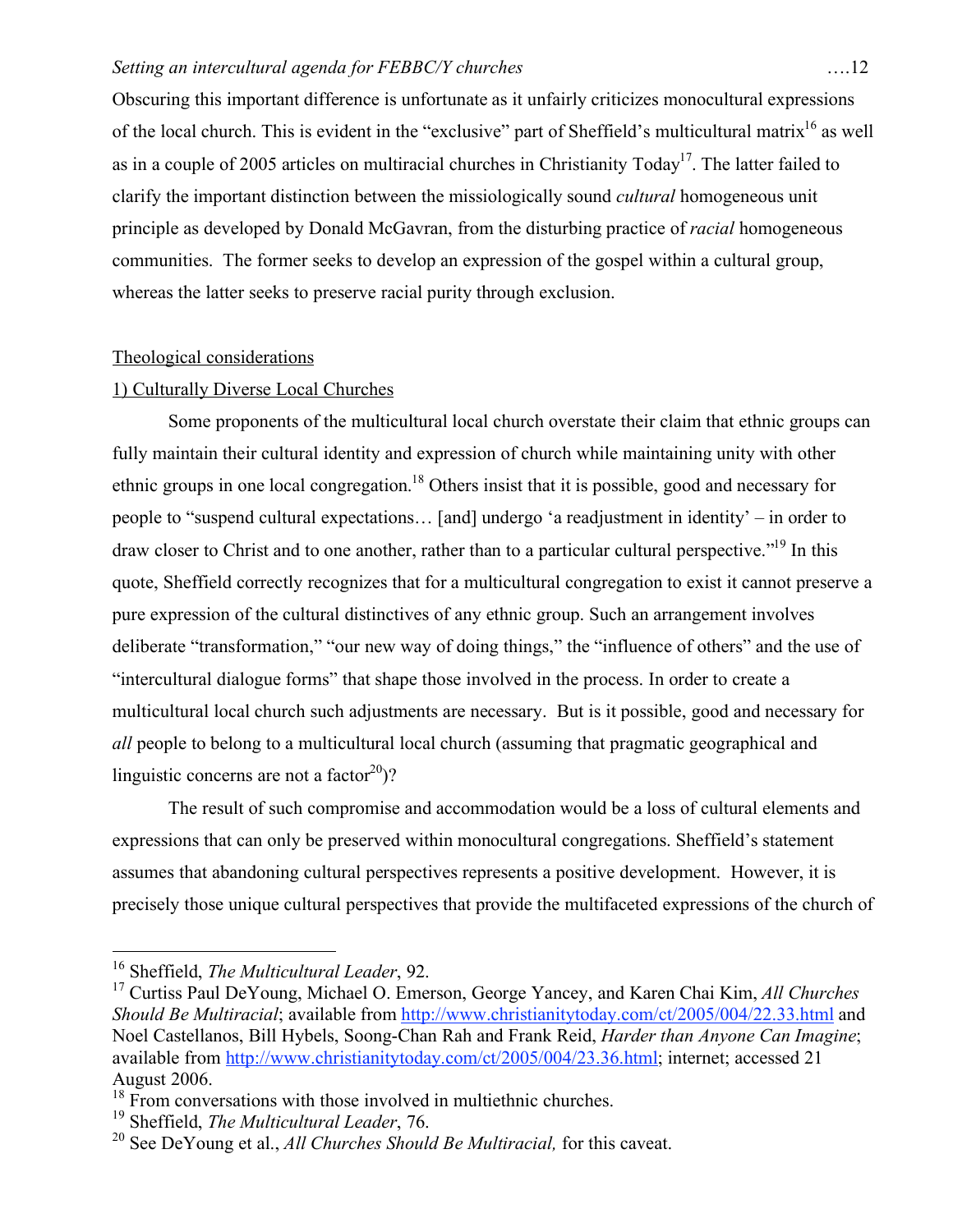Jesus Christ. Such willingness to sacrifice culturally unique local church expressions would be similar, to paraphrase the quote above, to insisting that one must choose between speaking English (a particular cultural perspective) or drawing close to Christ, rather than recognizing that English is one vehicle through which our spiritual relationship with Christ is expressed. In the same way, any and all cultures can function as appropriate forms for an expression of the body of Christ, and multicultural local churches by nature serve to diminish, transform or limit unique cultural expressions.

In a very real sense, the phrase "multicultural local church" is an oxymoron. Cultures provide a framework of reality and identity for society that includes language, organization, values, theology and forms of worship. Because they are internally consistent and provide an integrated means to organize and relate to the world, all cultures in one way or another contrast and oppose each other. Two groups with separate cultures cannot live and work together without accommodation. The stronger the desire to preserve one's own culture, the stronger will be the opposition to other cultural expressions. The greater the willingness to accommodate to another culture, the greater the demand will be to sacrifice one's own culture. Thus, by nature a local church that seeks to be multicultural by embracing other cultures can only succeed when there is willingness on all sides to compromise and sacrifice certain cultural concerns for the goal of creating a common expression of the body of Christ with which all can identify.

The biblical basis for validating culturally specific local expressions of the body of Christ is that the variety of nations and languages is presented as a blessing of God to be appreciated, rather than a curse to be overcome. Genesis 10 recounts God's blessing of Noah's sons and descendents "by their clans and languages," *before* the tower of Babel.<sup>21</sup> Diversity in the praise of God is celebrated in the Psalms, e.g. Ps.  $148<sup>22</sup>$  During the transforming event of Pentecost people did not hear the message in one language that everyone understood. Rather each person heard the message in their own tongue (Acts 2:8). The great concessions to the law afforded the Gentiles in Acts 15 by the apostles were not intended to be emulated by the churches of the Jewish believers, but represented a contextualization by James permitting different cultural expressions of the body of Christ.<sup>23</sup> The image before the throne in Rev. 7:9 does not point to a loss of cultural identity in order to achieve unity, but rather a multifaceted expression that would include all cultural and linguistic expressions.

 <sup>21</sup> Stephen A. Rhodes. *When the Nations Meet: The Church in a Multicultural World* (Downers Grove: IVP, 1998), 24.

<sup>22</sup> Ibid., 29.

<sup>23</sup> Dean Flemming, *Contextualization in the New Testament: Patterns for Theology and Mission* (Downers Grove: IVP. 2005), 47.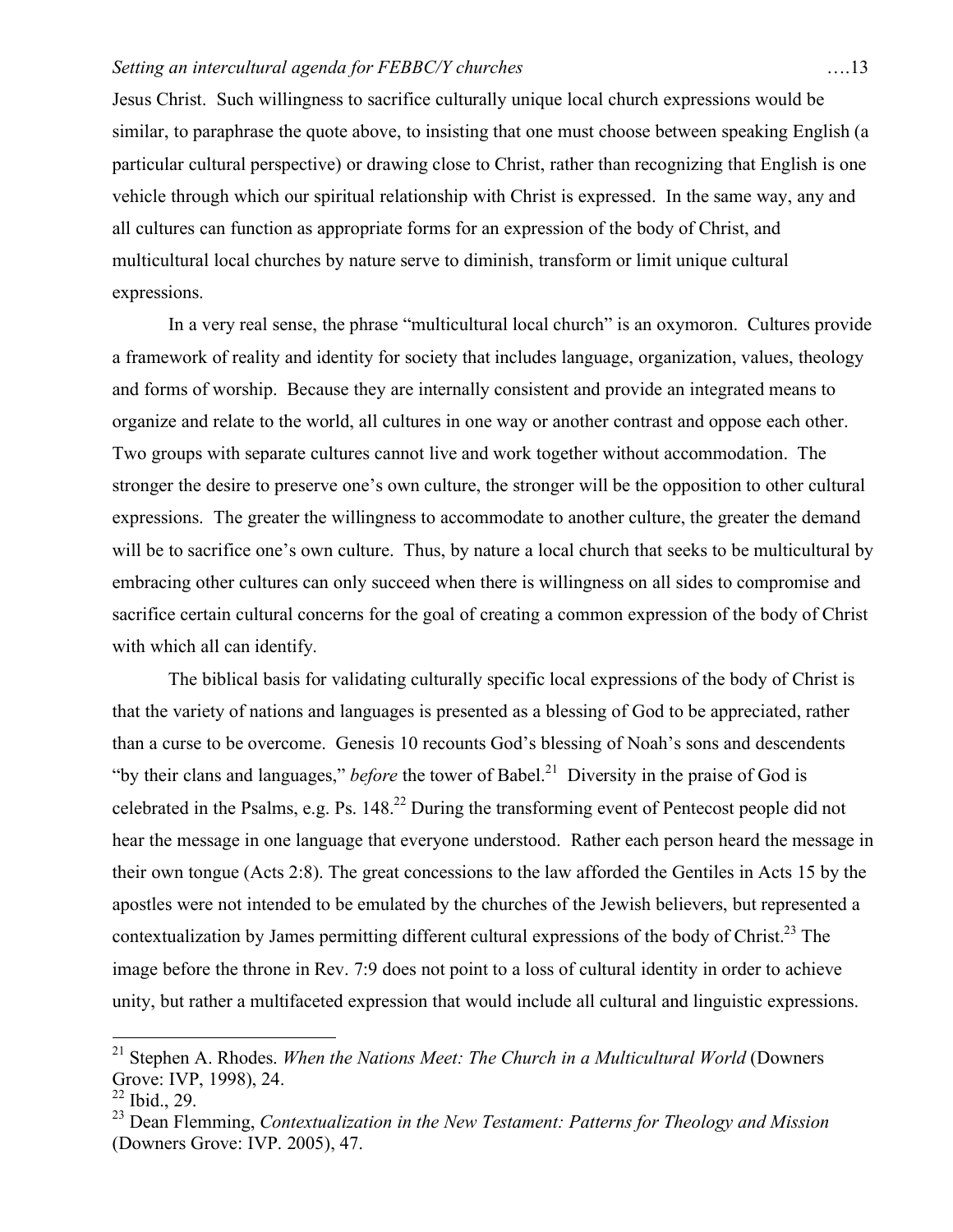This may very well be intent of Rev. 21:24,26 which speaks of the nations bringing their glory and honor into God's city.<sup>24</sup> Most importantly, the incarnation of Christ provides us with the fundamental paradigm whereby the gospel, God's glory and God's word can be sufficiently revealed and expressed within diverse cultural settings. "Incarnational thinking is the recognition that God deals with nations within their cultural reality, not from the outside. The apostle Paul is a clear example of this perspective in his goal to become a Jew for the Jews and a Gentile to win the Gentiles (1 Cor  $9:20.21$ ."<sup>25</sup>

Those visionary people within the FEBBC/Y who believe in the value of working out appropriate compromises between ethnic groups to form a context within which unity can have communal expression as a local church are to be commended. This task is both appropriate and helpful in exploring the complexities of cultural compromise as well as presenting a facet of the church that can educate and inspire us concerning the value of intercultural relationships. Sheffield provides insight here:

'Intercultural relations' defines the ways in which people lay their differences on the table as a matter of course and work, communicate, coalesce across those differences in order to understand and be understood. Empowerment is about the process by which people learn from new information, new ways of thinking, and begin to act confidently upon those insights.<sup>26</sup>

Nonetheless, this should not be the vision for all people or all churches. Monocultural churches preserve an expression of Christianity that is also legitimate and one part of the universal expression of the kingdom of God. This uniqueness cannot be maintained in a multicultural local church where change, assimilation and compromise are required to ensure unity.

## 2) Multicultural Church (Body of Christ)

Many scholars interpret Jesus' plan for the church primarily as it refers to the local church. While there is good reason for this (e.g., the epistles address local congregations), an unfortunate result can be a tendency to be inward looking, to equate "building up the church" as numerical growth of one particular congregation, and a desire and expectation to express all aspects of the body of Christ within one local group. However, even as the missional church concept<sup>27</sup> encourages people to see the essence and vision of the local church as *outward*, measured in its impact on the

26 Sheffield, *The Multicultural Leader*, 73.

 $24$  I owe this insight to Richard Flemming.

<sup>25</sup> Mark Naylor, *The Intercultural Communication of the Gospel*, unpublished 2003, 41.

<sup>27</sup> See my missional articles found in *Cross-Cultural Impact* at www.nbseminary.com/CCI.htm for further clarification and review of relevant authors.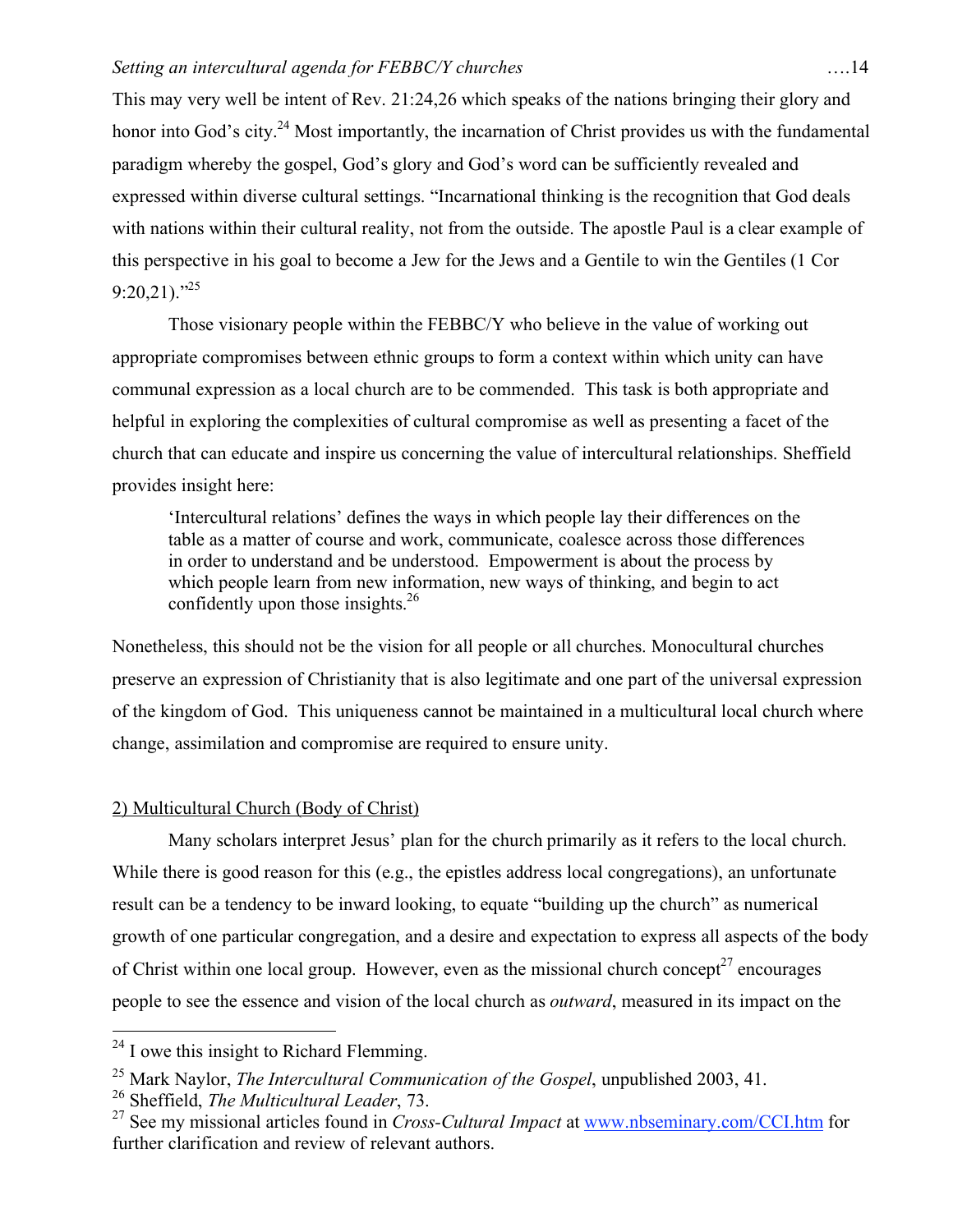world, even so a broader vision of the church as encompassing believers beyond a singular congregational expression allows believers to participate in the multicultural mosaic that is Jesus' body.

It is important to recognize and affirm that the church of Jesus Christ is greater than any one local expression. We need not all strive to become multicultural in our local churches to reflect the Rev. 7:9 vision. Rather we need to recognize that the church *is already* multicultural. No one congregation is capable of reflecting, nor required to reflect, the vast diversity of the body of Christ. Instead the people of God, in whatever context they interrelate in the name of Christ, *are* the church as they live out God's kingdom and reveal God's glory. Paul's address to individual churches in the epistles was not because he held their autonomy and distinction from each other as an essential part of their identity. Rather it was due to practical considerations of geographical distance as his practice of addressing all believers in one place as part of a "church" (*ekklesia*, sing., e.g., 1 Thess. 1:1) indicates. The important affirmation of all believers as "one body" in Ephesians 4:4 as well as Jesus' reference to "my church" (*ekklesia*, sing., Matt. 16:18) points to a nuance of "church" that goes beyond local expressions.

A multicultural local church is one legitimate expression of what a congregation should strive to be in a multiethnic setting, but should not be regarded as the epitome that each local church should seek to become. Rather it is one expression of the church of Jesus Christ that requires a variety of expressions in order to fully express the transforming power of the gospel. No single local expression can be all that the church is intended to be. Churches that attempt to give many cultures exposure and appreciation are limited by a number of factors (e.g., time, language, values) that can only be fully expressed in ethnic churches. Rather than viewing monoethnic churches as "less than" God intends, it is more appropriate to see them as "part of" what God intends for his church. Conversely, rather than seeing a multicultural local church as "less than" God's desire due to the necessary compromises and assimilation that occurs, it is more appropriate to see this model as playing an important role in God's kingdom<sup>28</sup> by encouraging healthy and synergistic intercultural relationships.

## 3) Local Churches as part of the Intercultural Church

If the primary expression of the church of Jesus Christ is understood to be broader than, and yet encompass, local church expressions of the body of Christ, then the need for all churches to be

<sup>&</sup>lt;sup>28</sup> The kingdom of God is understood here as all that is under the reign of God, which includes, but is not synonymous with, the church of Jesus Christ.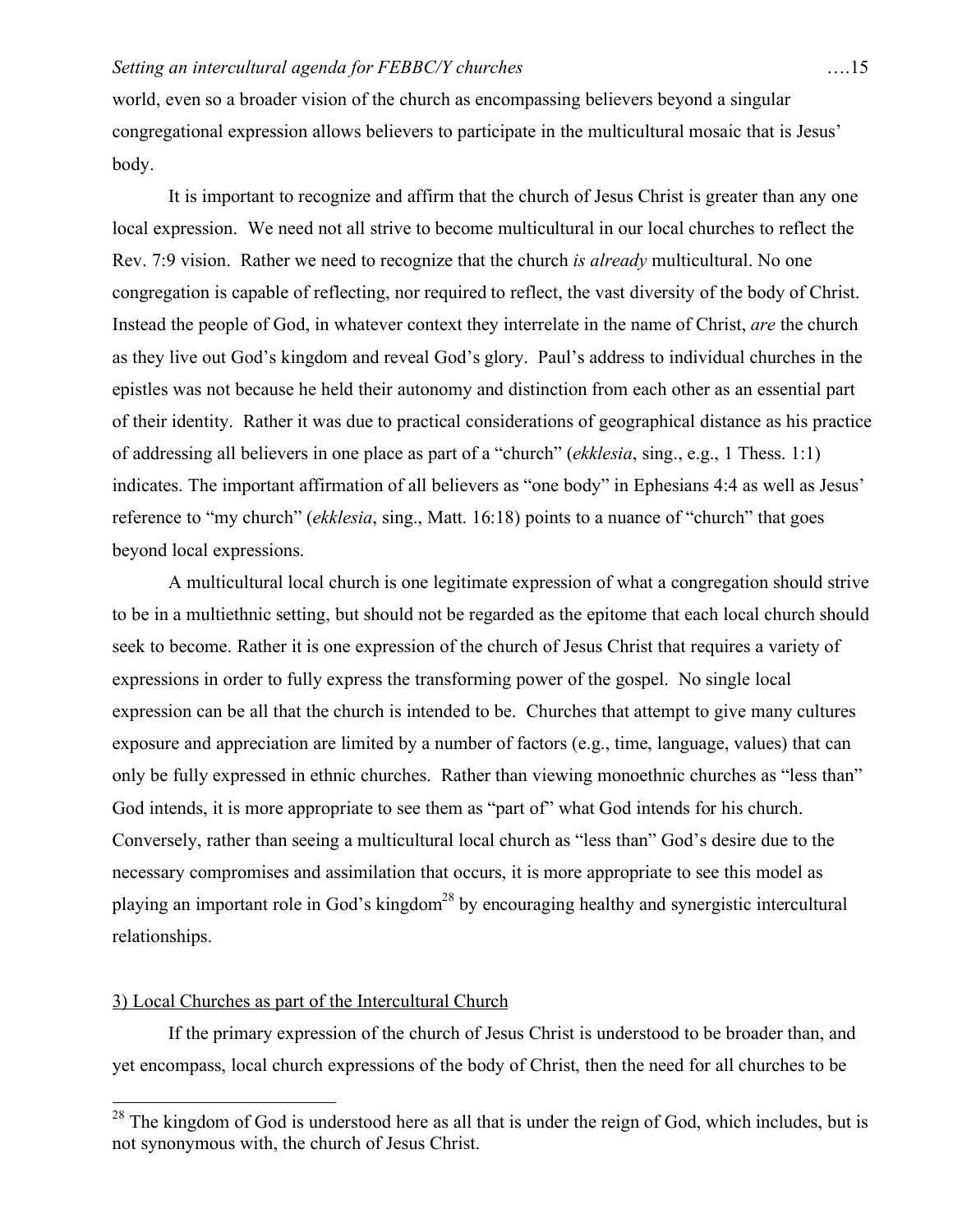multicultural vanishes. At the same time, if a local church is to participate fully in what the Lord is doing within his church it is essential that it participate in and identify with that broader church experience. This necessitates the development of intercultural relationships with other culturally diverse churches. That is, in order for the multicultural church to fulfill its potential as the Bride of Christ, it must also become an *intercultural* church. There must be an intentional investment of believers to stretch beyond their cultural comfort zones and develop significant relationships with Christians of other ethnic identities. When each congregation views itself as one expression of the culturally diverse body of Christ, a paradoxical and creative tension develops that leads the local church to become both a unique part of the body of Christ influencing other ethnic or multiethnic churches and be itself shaped by the cultural expressions of others. By validating a continuum of local church models as given above, space is provided for people to fully express their own cultural preferences, while encouraging interaction and cooperation according to the level they see fit. Galatians 2:1-10 provides a basis for the spirit of cooperation and affirmation required between churches (Paul, Barnabus and Titus meet with the church in Jerusalem for affirmation of the gospel message and partnering in the evangelistic task), as well as a biblical validation of culturally defined local church planting efforts (Paul and Barnabus to the Gentiles, James, Peter and John to the Jews).

Furthermore, when Christians within their culturally diverse expressions of belief develop intercultural relationships with other believers, a mosaic of faith and a broadening of spiritual horizons can occur that will impact those outside the kingdom. Interaction and cooperation between each of the models represented in FEBBC/Y churches can create a synergy and vitality that energizes, challenges and transforms the way life in Christ is lived out.

## Developing Intercultural Relationships within Culturally Distinct Local Church Models<sup>29</sup>

In quoting Bruce Barton, Phill Butler relates an illustration that he applies to evangelism but which is also appropriate when considering how to develop intercultural relationships:

How do you get on a moving train? Do you approach it from right angles? At best you'll be embarrassed. At worst you'll be injured. No, the only way to get on a moving train is to come alongside, approximate the speed of the train and, then, all you have to do is step on….

 <sup>29</sup> Another important consideration is the indicators and processes for *transitioning* from one type of local church model to another. For example, a group of sister churches may consider the value of consolidating into one congregation, or due to generational assimilation of ethnic groups into the Canadian culture, a multicultural congregation may need to shift to a multiethnic, monocultural local church. This is a question that deserves further study but space does not permit discussion at this time.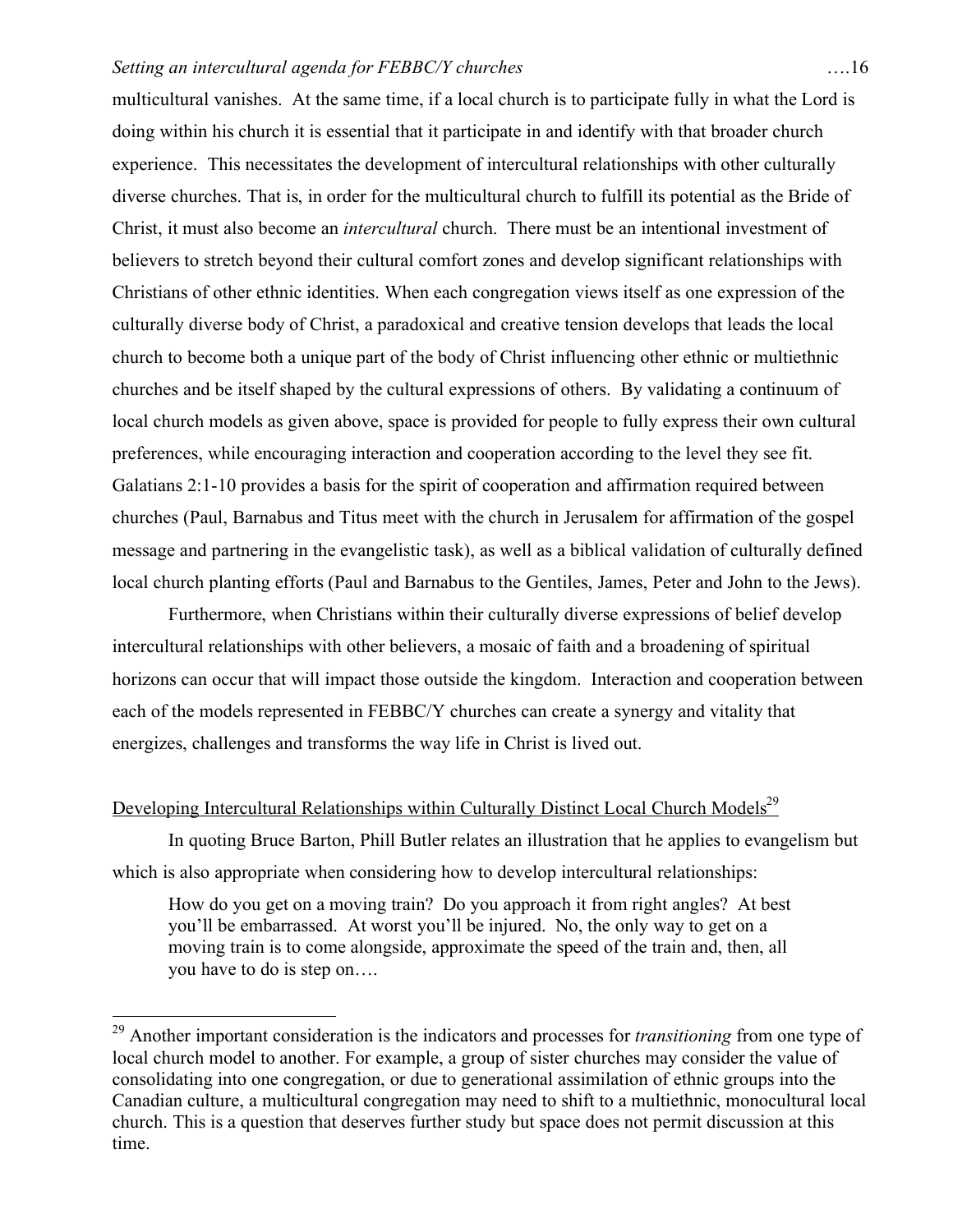[Instead of this] we often:

- Ignore the fact that the train is already moving
- Appear to care less what direction it's taking.
- In effect, ask the individual we're hoping to influence "to get off the train" so we can talk on *our* familiar turf, in terms familiar to us.<sup>30</sup>

How can intercultural relationships between churches be developed in sensitive, synergistic ways? The encouraging news is that much is already happening. A first step for any congregation with a vision to enhance intercultural relationships in its setting is to network with those who already have an intercultural agenda and are working to fulfill it. How are they expressing their relationships? What changes are they seeking to implement? What is the common goal they are working towards and how does it benefit each ethnic group? What is the forum for dialogue and cooperation?

However, nothing will occur unless the local church is committed to *intentionally develop synergistic relationships* with believers from other cultural contexts. This interaction needs to be *intentionally developed* because only an intentional investment will succeed. People gravitate away from the discomfort of intercultural relationships unless the will and vision is there to design and implement an agenda. The interaction needs to be *synergistic* in that it must result in kingdom development in order to have value and for people to maintain a passion for continued cooperation. Further the interaction needs to function on the basis of *relationships* that are holistic and develop a sense of value for each participant rather than being merely utilitarian.

Opportunity for education and training in cultural diversity should be taken advantage of. Equipping some members so that they can understand their own cultural preferences, recognize and prevent misunderstandings as well as facilitate the resolution of tensions can do much to prevent failure in intercultural relationships.

In addition, the identification and utilization of bicultural "bridge" people will open doors of mutual understanding. These people, usually the children of immigrants, have from their childhood been enculturated into two distinct ethnic groups and therefore understand and can live comfortably with the underlying values and assumptions of both groups within the appropriate context. They are so familiar with the complexities and subtleties necessary to successfully function in and appreciate each cultural group that their innate ability to shift from culture to culture provides invaluable guidance.

 <sup>30</sup> Phillip W. Butler, *Well Connected: Releasing Power and Restoring Hope through Kingdom Partnerships*, (Waynesboro, GA: Authentic Media, 2006). Chp. 5, p. 7 as cited in http://www.connectedbook.net/images/WellConnectedChap5-AProcessNotAnEvent.pdf.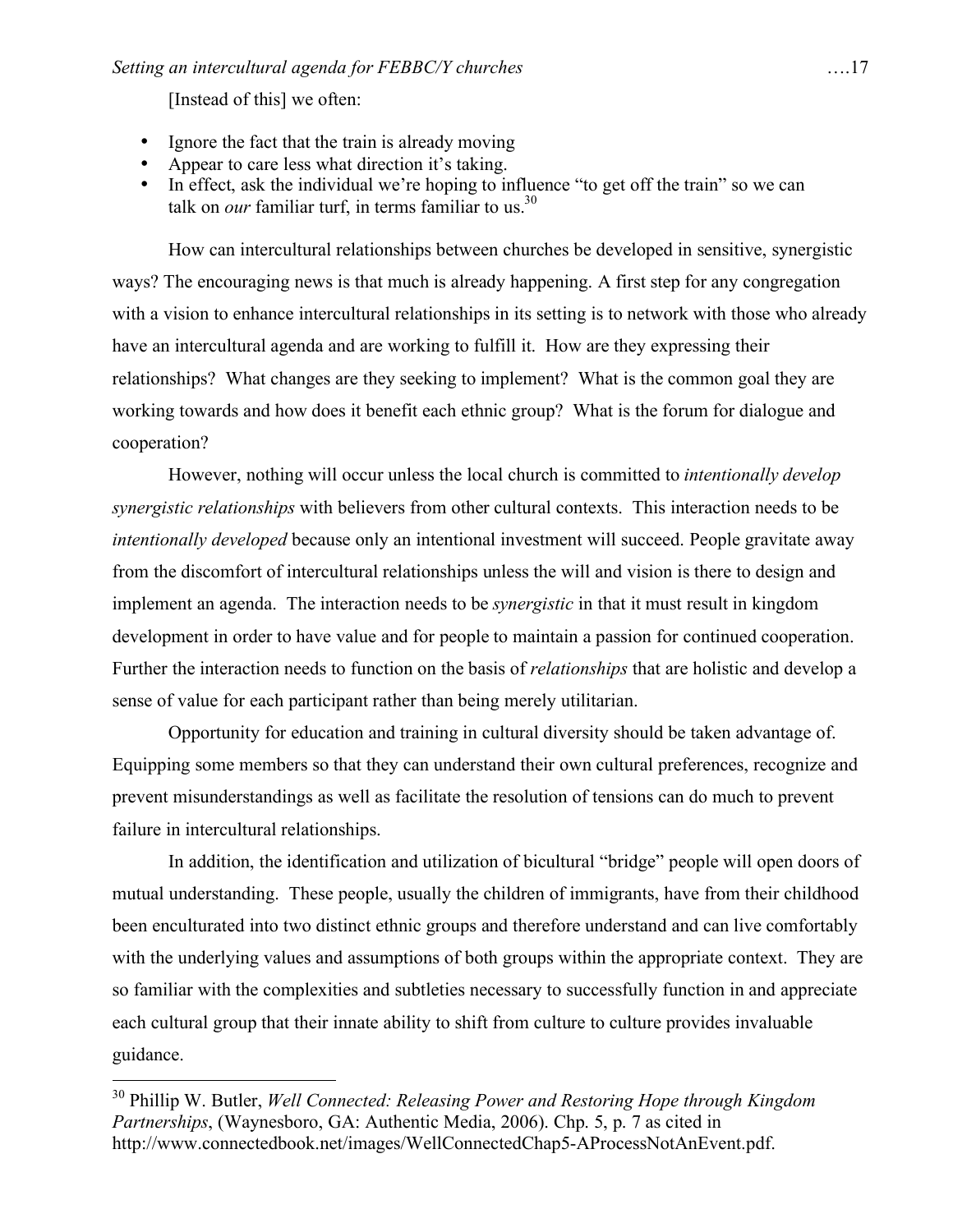Some specific suggestions:

## 1) Monocultural monoethnic churches

For Canadian monocultural churches:

- Partner with an ethnic congregation and cooperate on common projects. Start small by having a picnic together, celebrating communion or taking advantage of a community event to serve together. The development of this relationship can lead to more extensive activities such as a short term missions trip or an ethnic church plant.
- **Partner with other monocultural churches or ministries in their intercultural agenda. For example,** Grace Baptist in Hope is developing ministry opportunities with First Nations, Nordel Baptist in Delta is exploring ways to connect with their multicultural context, a number of other churches and ministries are involved with immigrants.

For ethnic works in a Canadian context:

- Partner with a Canadian monocultural congregation. This can be mutually beneficial in addressing issues such as facilitating cultural transitions for the children and grandchildren of immigrants.
- **Partner with FEBInternational and Northwest Baptist Seminary to train leaders for missions in** their country of origin. Joe and Lourdes DeGuzman work with FEBInternational in their home country of the Philippines and their impact on the churches on the island of Palawan provides an excellent example of the potential of such an arrangement.

## 2) Sister churches

The arrangement of shared buildings by ethnically distinct congregations is a resource with potential that is often not fully realized. Such churches have opportunity to take advantage of the proximity with these congregations to develop important synergistic and lasting relationships.

- Form a committee with members from each congregation to set an agenda of cooperation. These members can also be equipped with cultural diversity training.
- Make intentional plans for interaction towards a mutually beneficial goal. For example, a new local church plant, a joint service for those who wish to transition to a more Canadian style of worship, a short term missions trip, joint meetings to discuss theological issues of interest to both groups.
- Encourage and provide opportunity for all ministry staff to minister crossculturally. Segregating or limiting ministry leaders to work among only one ethnic group hampers the development of a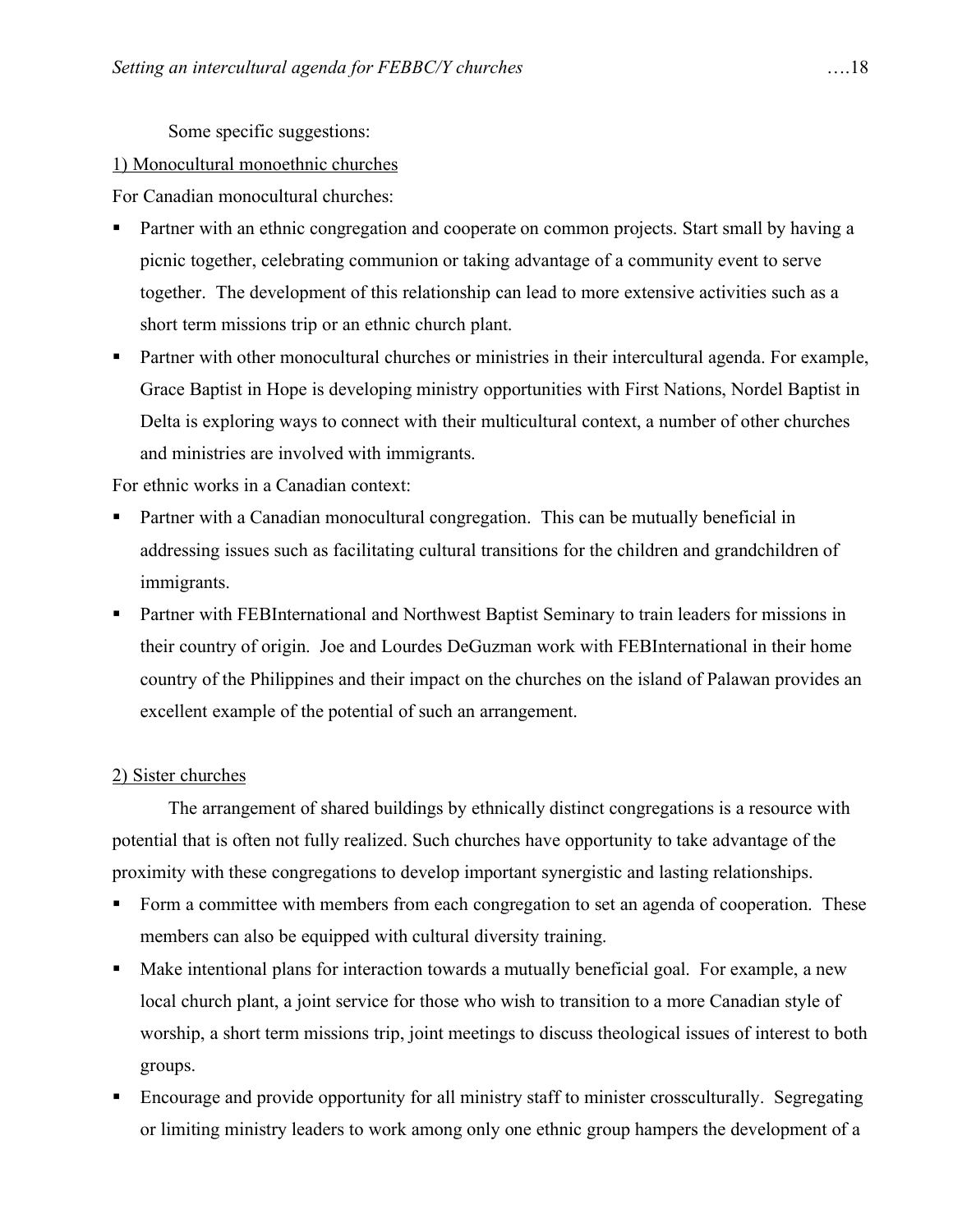vision for intercultural development by failing to break down cultural walls and thus perpetuates misunderstandings.

 Explore the ways some churches are taking advantage of their situation. Faith Baptist and El Redentor in Vancouver are two culturally distinct sister churches that have a number of cooperative initiatives while ensuring that diversity is maintained with unity. Guisachan Fellowship Baptist in Kelowna took the initiative to bring in a Hispanic pastor.

## 3) Multiethnic monocultural churches

- Clearly define the monocultural nature of the congregation to avoid conflict and unfulfilled expectations. Focus on the benefits that come from the integration and assimilation of other ethnic groups.
- At the same time, recognize and celebrate the ethnic diversity evident within the congregation.
- Partner with ethnic churches to complement the monocultural focus. Encourage people in the congregation to participate in their own ethnic expression of church in addition to the multiethnic congregation. The recognition that the church of Jesus Christ is broader than any one expression permits a partnership with other congregations to provide what each other lacks and thus fulfills the needs of the people.

## 4) Multicultural churches

- Recognize both the limits and value of this model and be honest about expectations and objectives. All representatives must be committed to an ongoing negotiation of cultural compromise as well as a spirit of celebration for the differences.
- Cultural diversity training is highly recommended because this model requires both time and skill to deal with inevitable conflicts that arise from intercultural disagreements.
- Be prepared to transition those ethnic groups out of the congregation that cannot adjust to a common agenda.

## Conclusion

Multiculturalism in Canada is under fire. Does "making room" for other cultures result in the destruction of Canadian values and increased friction between ethnic groups? Is assimilation into Canadian norms required for unity and prosperity? Samuel Huntington, a professor at Harvard University, has astutely proposed that conflicts in this age will occur due to clashes between distinct